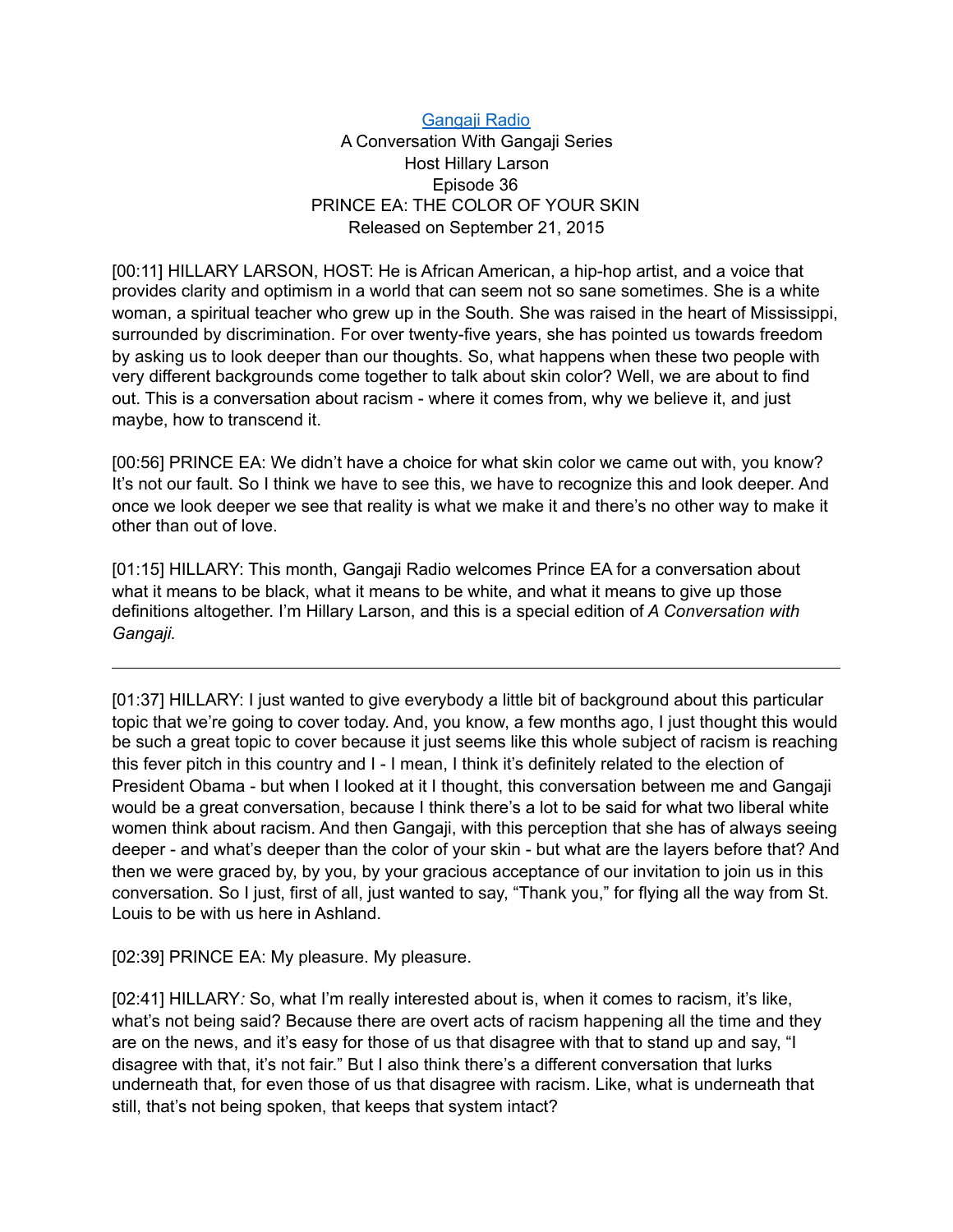[03:20] GANGAJI: You're looking at me, so I'll start.

[03:21] HILLARY: I'm looking at you.

[03:22] GANGAJI: Okay! Well, I'm really happy to bring my background to this conversation because I grew up in Mississippi and in a racist atmosphere. That was the way I was conditioned and I accepted it because I didn't know to question it. We had maids who were African American and there was a section of town that was African American. I had no idea that the music that was being played there at that time. Turns out that the town I grew up in, Clarksdale, Mississippi was like an epicenter of blues - Muddy Waters and Robert Johnson had played there. But, of course, we didn't know that because we saw the whole culture as somehow inferior. I didn't have a cruel family, but the superiority of the "white-skinned ones" (laughter) was unquestioned until I went to college and had a professor who happened to be from Harvard. But he was at Ole Miss, where I was in college (it is this very racist college), and he questioned me on it in a way that "waked" me up. At least got me investigating, "Well, where did this come from? How do I justify this?" And I am indebted to him forever because, in the belly of the beast, there's no place worse to be, for a person of black skin, then Mississippi at that time.

[04:54] GANGAJI CONT'D: This was this light, this force of light, and so I questioned it. And then the civil rights movement came and I was a part of that, marching. And then I also was teaching school in Memphis, Tennessee - after I graduated from college, obviously - and I had a group of very bright english students - I was teaching English - and they were primarily African American. And I just went out on a limb and I brought in two James Baldwin books - *The Fire Next Time* and *Go Tell It on the Mountain*. Somehow, my principal let me order enough for all these kids and we studied those books. And then I got to see how shocking that was for some of the black students. It was too much for them because they also ... they knew their bubble and they didn't like it, it wasn't right. But to threaten it at that time - that was 1964 - was too much. But we did anyway. And so I have always said that's truly one of the proudest moments of my life. That I loved the marches and felt that, and I wept with the horror of it, but to meet with young people and to say, you know, as a white - and now, as an *old* white lady (laughter) from Mississippi - to meet with this young man. And to know that we are meeting with - it's not even "equals" because it's not in the realm of measurement, we are meeting consciousness to consciousness. And in that, then, we can see how is it possible that these distinctions arise. But, you know, I have my theories, but I'll let Prince EA talk some.

[06:57] PRINCE EA: That was beautiful. My background in dealing with race - I'm from St. Louis, Missouri, and St. Louis is very segregated. But even growing up, my personal … I saw race, but I didn't ... it wasn't a rigid idea for me that I held on to. I always saw people as people. I knew it was, you know, good people with one skin color; bad people with another skin color. You know, the diversity, it's so…you can't really go just by skin color alone to judge someone. I always knew that. And then I ended up getting my…studying anthropology which…that's what they taught. It was the "sameness" of human culture, not the differences. They emphasized the likeness, uniqueness, things like the Human Genome Project that showed us that we're so similar, that skin color is only about six genes and we've got tens of thousands of genes and skin color is nothing more than our ancestors relationship to the sun and its adaptation. Pigment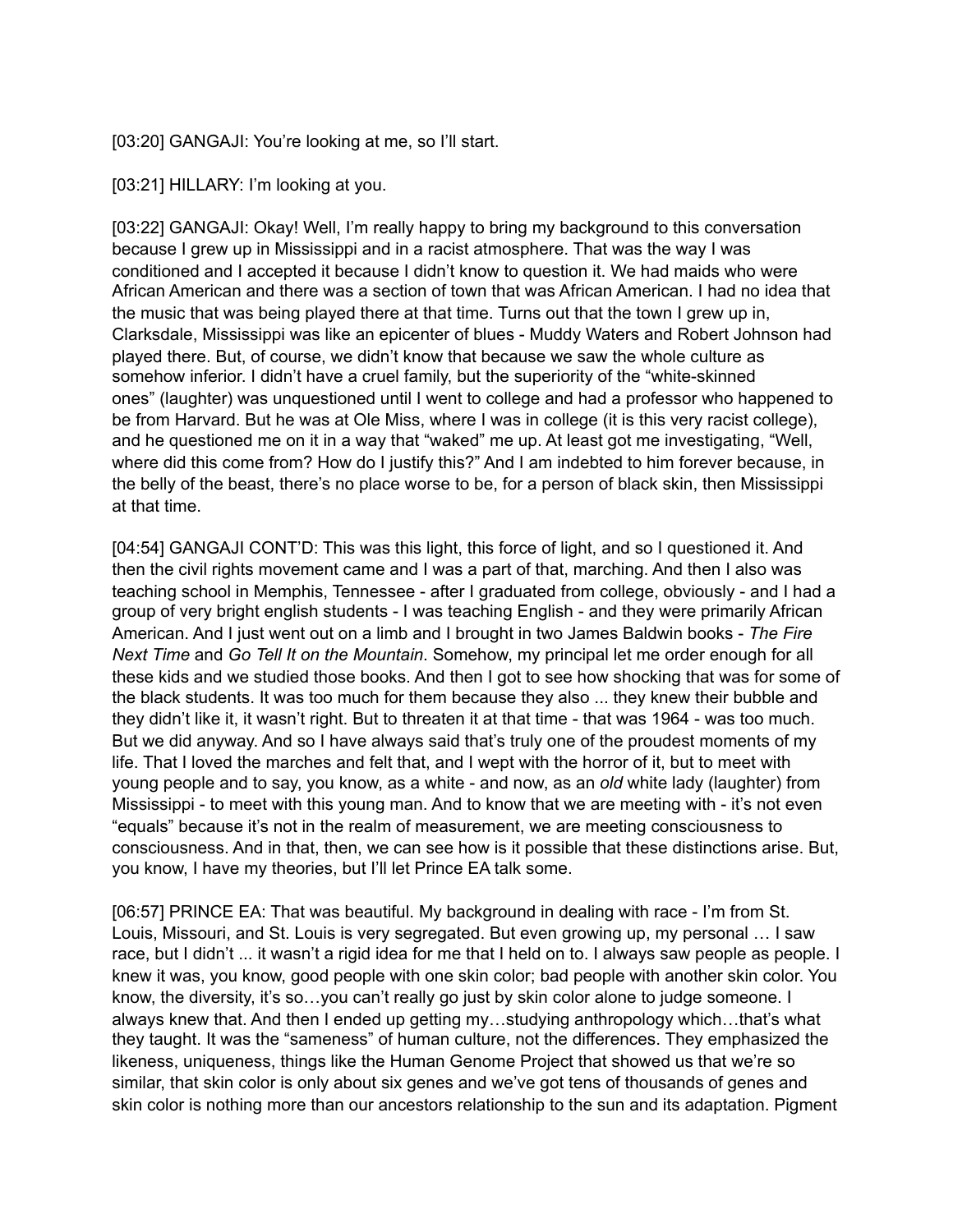is an adaptation to, "Can you absorb vitamin D?" If you're lighter skinned, you're in places where it's less sunlight, less UV. If you're darker skinned, then you're in more intense UV rays, it's closer to the Equator (Africa). So this knowledge, it just...the little understanding and, I guess, belief that I had about race; it totally dissolved. At that point it was nothing more than a cultural construct that we as a society continue to perpetuate. And it's not living in truth. And so that's my standpoint, that's become my standpoint on it.

[08:58] HILLARY: I'm sitting here resisting not making a remark about your remark about being an old white woman. Because there's plenty of people that are listening to this that are laughing about that because it's so the opposite. I wanted to...actually, many of the conversations that I have with Gangaji, we come back always to this idea of just telling the truth. So I'd like to do that with the two of you because this is where I think dismantling the underpinnings of this system happens and it's by conversations like this. So, I would have to say that I grew up in an all-white town. There was a black family that moved in when I was in high school and it was like, "Whoa, like, there's a black family moving in." And I came from a family that was very liberal. I worked in the African American community in Portland for really severely under-served people. For ten years, I dedicated my life to it. I have really strong opinions about racism. I don't like it and I don't think it's right. At the same time, I was in an elevator the other day and a black man got on the elevator and I was by myself…and I held onto my purse. And I just watched myself. That biological, genealogical, societal, cultural momentum is still in my system. And I feel like if we're not willing to tell the truth about those things that are just kind of sitting there within us - that we're like, "Oh, I don't really want anybody to know that about me" - how are we ever going to be free?"

[10:36] GANGAJI: It's very important to tell the truth, the relative truth, and then to look deeper. I never was afraid of African Americans because I didn't…I grew up, in a sense, that they weren't threatening me. I suspect my ancestors were afraid and then built this cocoon and separation. But I found that once my racism was exposed, it was not "patronizing" exactly, but like, "Oooh, look how beautiful!" (laughter) "Look how different!" Which felt great and I don't think it's harmful, but it's still not - something's missing in that. And I couldn't even really articulate what it is, but it's some - I'm very aware of difference in skin color. You know, if I walk into a room and there's one black person, one Chinese person, one white person, I know that when I walk out of the room. And I think that that's possibly hardwired into us. Just to be really aware maybe from past threats or just a tribal identity - but it's really where that awareness goes that counts. I don't think we have to *see* each other as the same color, but we can - as you were just saying - see how thin the veneer of color is. And then we appreciate the color. I mean, really, what is more beautiful than dark skin? (laughter) I know that as a white skinned person! I know how many days I've sat in the sun trying to get a little darker! (laughter) So when we tell truth about that, it's like, "Oh, what appreciation is seen." Unless there's some patronizing going on with that too, and that's where we have to, I think, find the edge.

[12:35] PRINCE EA: It's funny you mention how beautiful dark skin is when it's also a phenomena of the skin whitening, the skin lightening, across the world where - I think mostly in Brazil - where they put toxic chemicals on their skin to lighten their skin. So this standard of beauty, for me, as a student of anthropology, is really arbitrary. I think all skin color is, like you were saying, is really beautiful. And we can appreciate all the shades and recognize that - that each one has its evolutionary history - and it's really beautiful. But, again, it is just the costume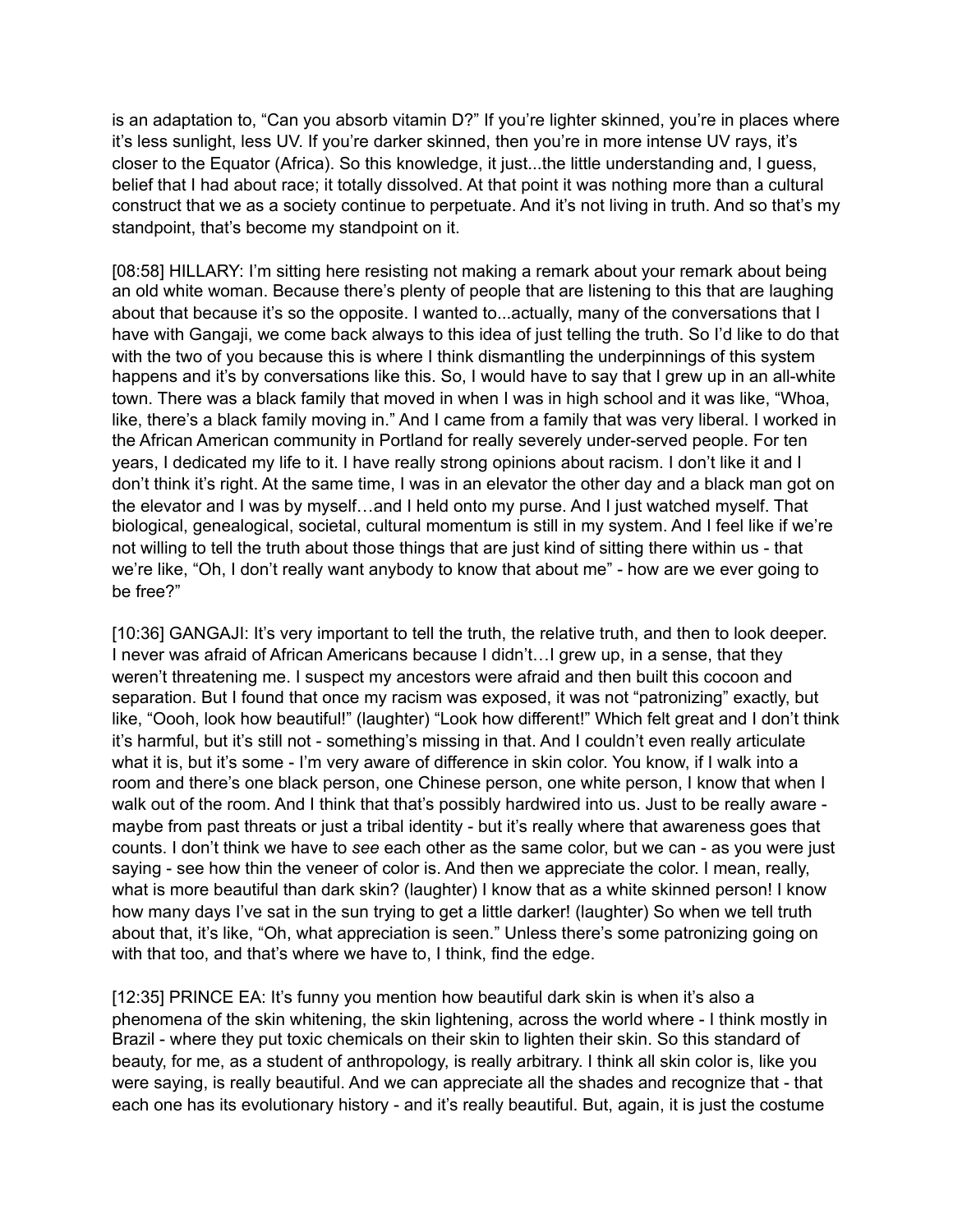that we wear, there's something deeper within us, and that's - when you find what's deep, then you can find the truth, not necessarily just believing what your culture has thrown on you – "the conditioning" I guess you would say. When you do the research, you find out that race, as an idea, doesn't go back further than the 1500s. It was invented to separate, to divide us. Even the concept of "whiteness" was created, because back then you had indentured servants and you had the slaves, and the black slaves and the indentured servants were starting to come together. So the hierarchy, the people on the - the controllers, the slave masters, whatever you want to say - created this idea of "whiteness" so that they could divide those two from taking over. This is exactly what happened and .... so it was "united we stand, divided we fall," and anytime you divide people you're going to fight and they can't come together in order to overthrow the regime that was there. So, that's the history of it. And it's unfortunate that we don't investigate, you know? We don't look into it, we kinda just accept. For me, I think, the best thing somebody can do is to unlearn everything and find out for themselves. To experience, to do the research, and to question, to doubt. In order to really be a - to live life fully you have to doubt things that you've been told, I think, in order to find out for yourself and live your truest version of yourself.

[15:11] GANGAJI: Absolutely. And, it seems to me that the only time you discover that capacity to question, to inquire, to doubt the assumptions that you've assumed, is when you aren't threatened by what you see. Or, at least, you don't believe the threat to the degree that you go to war with what's in front of you. Because it's still what's happening, of course. This history you're talking about, it's amazing. I didn't know that about the 15th century. And it's still, of course, and then we talk about class warfare, and we talk about the power structure and the superior structure, and it turns out that the white people who were setting "lower" white people against the slaves - who were the "lowest" of the hierarchy - and that's still what we see. And even though it defeats everybody, except the ones who are on the top. And they're defeated too, of course, because their lives are built on maintaining a status quo that's about cruelty and falsity. So it's really for everyone the possibility of recognizing - as you were saying Hillary - in this time of intensity, because it's once again been flushed up to the top of our conversation. Of really, what does it mean, skin color, and how do I participate in that? And how can I contribute to seeing deeper? And that's really the way I see all of our conversations. But this one is very, I mean, urgent. It's been urgent since the 15th century, really, then. But we put it out of sight.

[17:00] HILLARY: You know, I'm probably asking the wrong people this question but with you two sitting in front of me, is that, I wonder, in your daily lives are there moments where something old comes up, some old prejudice for you Prince EA? Maybe it's about white people. And Gangaji, maybe it's about black people. Do you ever have moments where it's like, "Whoa, where did that come from?" And what do you do with that?

[17:25] PRINCE EA: Yeah, yeah, absolutely. It's the residue, the lingering. You know I have prejudice that is on that subconscious level about black people, about white people, about everybody. It comes out and I just watch it. I just observe it and then it dissolves because it's untrue. (laughter) It's a thought, some idea that isn't founded in anything that's true. So I just like to observe it. I'm ok. I'm not trying to, "I shouldn't have these thoughts. I shouldn't." I just ... it's ok.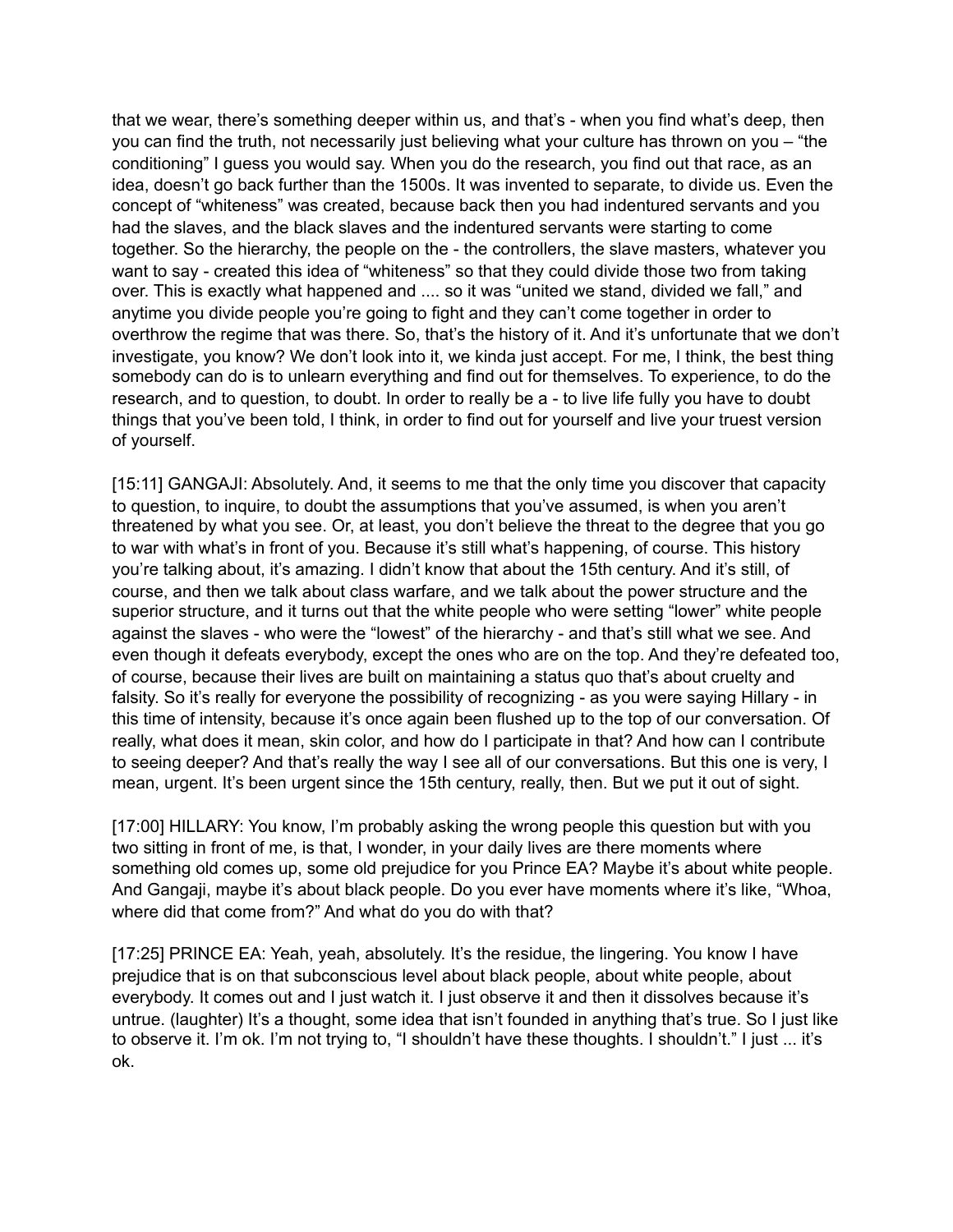[18:05] GANGAJI: That's beautiful, so beautiful. Then you don't have to keep them hidden because it seems like that's when they're the most dangerous, when they become subconscious. And then they're just "reality." This is just "right." These people are "bad" or these people are "threatening me." Yeah, it's wonderful. You know, I think that I would agree that it's really what … the thoughts about everybody. This person is different, or this person is going to hurt me, or this person doesn't get me, or whatever it may be. We have these mechanisms that just spin, based on conditioning or the past. But they can be interrupted, and they are interrupted when you don't follow them. The power drains out. 'Cause they only have the power because of centuries of being fed as "correct" and "real" and "necessary." It's very interesting to listen to a white supremacist speak - and a black supremacist too I would assume - but a white supremacist because that has been the power structure for so long and they are true believers. And I had to realize, when I looked back at my upbringing in the South (and my forefathers, who did own slaves) and my father - who was really a really good man - really believed that he was protecting Southern womanhood. Because, let's face it, black men are more attractive than white men. (laughter) So of course they were threatened. Just kidding.

## (laughter)

[19:43] GANGAJI CONT'D: But, you know, I mean... in the South, based on slavery, there had been a breeding program. I mean that's who the top slaves were, the biggest and the strongest. And so there was this underclass of very strong people. They had to be. They worked in the fields all day, they had to be really strong. And there was great fear in the white structure about that, fear of revolts, fear of rebellions (and they did happen, occasionally). And that fear, I would say, was still alive in my father in the - you know, he was born in the 1920's. And 'til he died he was still afraid. But I don't know that he would have said he was afraid. I'm certain he wouldn't have. It would have been, by then, by the time it got to his conscious mind, it was that, "No." He's just, "These people could cause harm," and this idea of purity of the races. I remember saying to him once, "Daddy, we all come from Africa." At that time I was planning to go to Africa. I said, "I'm going to the motherland!" You know! (laughter) And he was, his eyes just got really big because by then he knew not to get into those conversations with me. But we are all of each other already and it's "Can we love the totality of ourselves?" Can we accept the totality of ourselves: the scary parts, the threatening parts, the strong parts, the stupid parts, the ignorant parts, the threatened parts?

[21:22] PRINCE EA: Yeah. To be courageous to face these things, to face what we fear. For me, it's an old saying that life is the constant practice of falling. It's the art of falling, right. The falling is mandatory but the hurting is optional. Things happen and it's all dependent on us, how we choose to interpret what's happening is what affects us. This is what I think I learned a long time ago, that my mind was the world. Everything that appears, it happens in my mind. It's like, another saying, "The only difference between a flower and a weed is a judgement." You know if you're a gardener that wants to plant dandelions, then that's a "flower." It's really all about how we want to look at things, how we want to interpret things. Questioning our thoughts, that's the...that's what I...You're friends with Byron Katie, I think. A good friend of mine as well. "Is that thought true?" You know, we have to sit down and question all of our thoughts. Is it true? All of these thoughts that we've had forced on us, thoughts that we've had just assimilated into us, unconsciously, subliminally. Is it true? And that's freedom when we can actually do that and step back.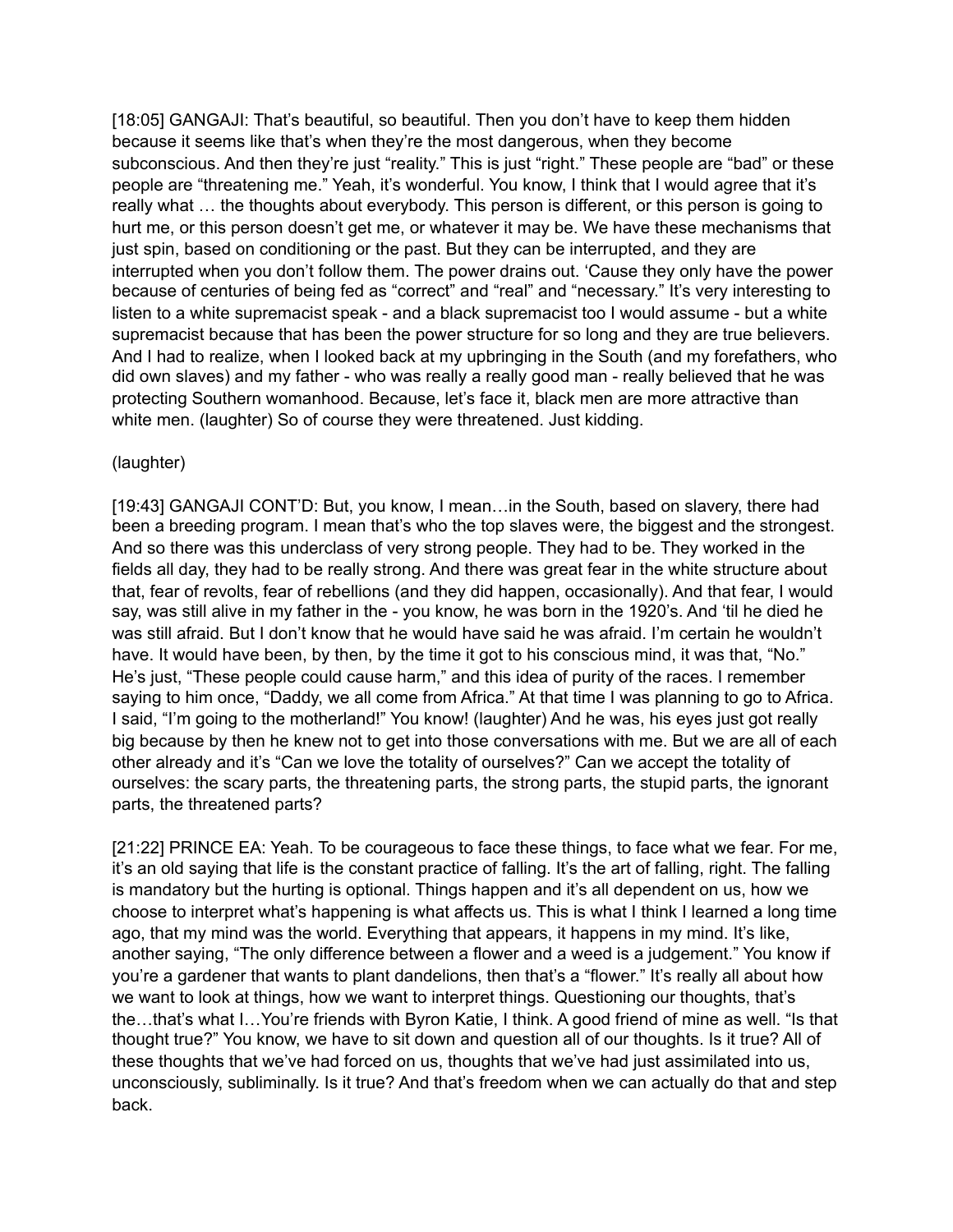[22:57] GANGAJI: That's right, that's questioning the authority. Whether that's in our own mind or the collective mind, it's always part of each. Questioning that authority. We know to question other authority but to question the authority of our own mind, that's the…Yes. (laughter)

[23:17] PRINCE EA: (laughter) Yes.

[23:18] GANGAJI: Now we're laughing.

[22:22] HILLARY: There's this, I would call it the depth of compassion, when you peel away these layers and to be able to walk a mile in somebody else's shoes, even a few steps in somebody else's shoes. And I have these moments in time in my life that are kind of frozen in time in my mind. And I dated an African American man off and on for years. And Portland is very segregated. As liberal as it is, it's very segregated. And this was twenty years ago, so it was much different than it is now, but it's still segregated. And so, he and I were riding in a car together in the black part of town and I glanced over and there were these black women sitting in the car next to us and they looked at me like...

[24:11] PRINCE EA: Mmm hmmm.

[24:13] HILLARY: ... it was like the "death stare." I'm sitting there, this white girl sitting in the car, and it was unnerving for me and it felt unfair to me, and then my next thought was like, "Wow, what would it be like to live like that all the time?" When somebody's just looking at you like, "What are you doing here?" And that's what we've been seeing in all these various pockets of America. So that's, to me, where this depth of compassion comes in.

[24:41] GANGAJI: 'Cause that's really the flip of...if my father had seen that he would be staring too, at you both, probably. "How dare you take my woman. How dare you take one of ours." And that's, of course, what you were getting there because men are a premium and women are a premium when we are just looking at it in terms of sexual selection, or "how do we get *ours"*. But when we're speaking of something that is bigger than our tribalism - and we see what tribalism does in the world and how horrific it is. We can see that in the Middle East, in Israel. Everywhere this tribalistic understanding that is not even about the color of one's skin but takes it out into where you grew up, or what your religion is, or how extreme your religion is. And to be willing to, as you did, to open to that - initially feel threatened by that, it doesn't feel good to get the death stare, but then to open to that - and to recognize that we all get that in different ways. You have surely gotten that in some way as a woman in your profession. I got it even as a Southerner out of the South. I mean, people made an assumption - I was stupid. I had to just stay with it, and stay with it, and stay with it. And they thought, "Oh, maybe she has something to say." These assumptions are huge. And when you say, "to question the assumption," this is really calling people to a level of intelligence that's been denied. And then compassion comes from that. 'Cause compassion is natural. Empathy is natural.

[26:36] PRINCE EA: It's the only thing you can do when you see it as it is. Hillary, I've actually had an experience like that. I've dated every race, ethnicity, like a lot of race, ethnicity - women. And going different places where it's like an all-white bar or something, you might get looked at, you know. But even then, I don't know, I just, me personally, I just, I don't know, I write it off. It's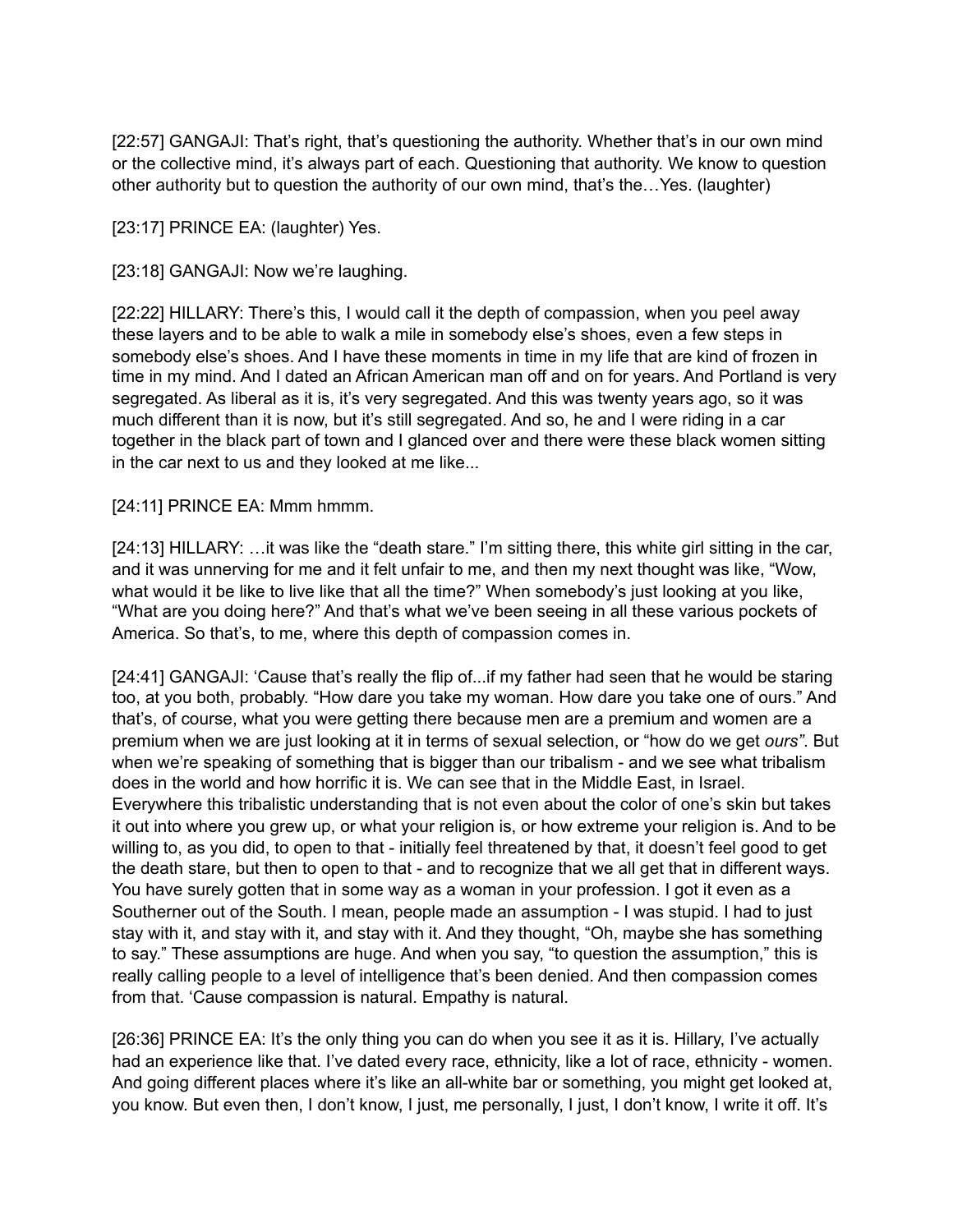just people that might have some issues of their own that they're dealing with. It's like you, it's like when you have these situations you have to put yourself in their shoes. Once you do that, if you have their history, their thoughts and ideas as strong as they do, then you would be them. You would have the same reaction. And only compassion and peace can come from that. You understand. You know?

## [27:28] GANGAJI: It's beautiful.

[27:30] HILLARY: I wonder if we could go from there to the, to me, what is the deepest inquiry in this system. And that is, let's say that those that are in power - and so those would be white people - let's just say that there is an even playing ground in the imaginal world. The fear that that evokes, even for somebody who is pro-equal rights, is that, "I'm going to lose something." I'm going to lose some power. I'm going to lose some privilege. I'm going to lose, maybe, the job I want. I'm not going to get it 'cause now it's an even playing field. I just want to, actually, go to the core of the *fear* of changing the system. Because I can talk about it all day long, I can preach about it, but if it became a reality, how are we threatened in this power structure?

[28:26] GANGAJI: Yeah, it's all based on fear. Though, Hillary, everything, every threat is based on fear and every perceived threat is based on fear. If we can recognize there is a difference, and that the threat really has nothing to do with the color of someone's skin - and the perceived threat does - that one is like steps away from reality. And that's huge. But that's, I think, what maybe the species is ready for. Because, as you've said - and I think that's so brilliant and I didn't know that about the 15th century - in the scope of things it's not that old.

[29:08] PRINCE EA: Yeah. It's a very modern construct.

[29:11] GANGAJI: Yeah.

[29:13] PRINCE EA: And it does. The basis of it all is fear...interestingly enough, it's money as well. Racism, race, was created as a socio-economic construct to divide people so that the top elite could maintain their status quo. That's it. It was created out of love of money. It has nothing to do with some genetic inferiority. It evolved into that, but as a way to explain it, explain why I'm discriminating against somebody which is Social Darwinism and things like that. But it started as fear, as an economic way to separate people and to maintain a status quo.

[30:01] GANGAJI: Fear of losing. And that's always what it gets down to, isn't it? And so that's what has to be met.

[30:08] PRINCE EA: Yeah. Yeah.

[30:11] GANGAJI: Because we do lose, finally, everything. (laughter) And if we're willing to lose, I mean, this is the nature of inquiry. You have to lose all your preconceptions.

[30:21] PRINCE EA: In order to get everything to be free. That's the greatness of it because it's so oxymoronic.

[30:28] GANGAJI: Yes.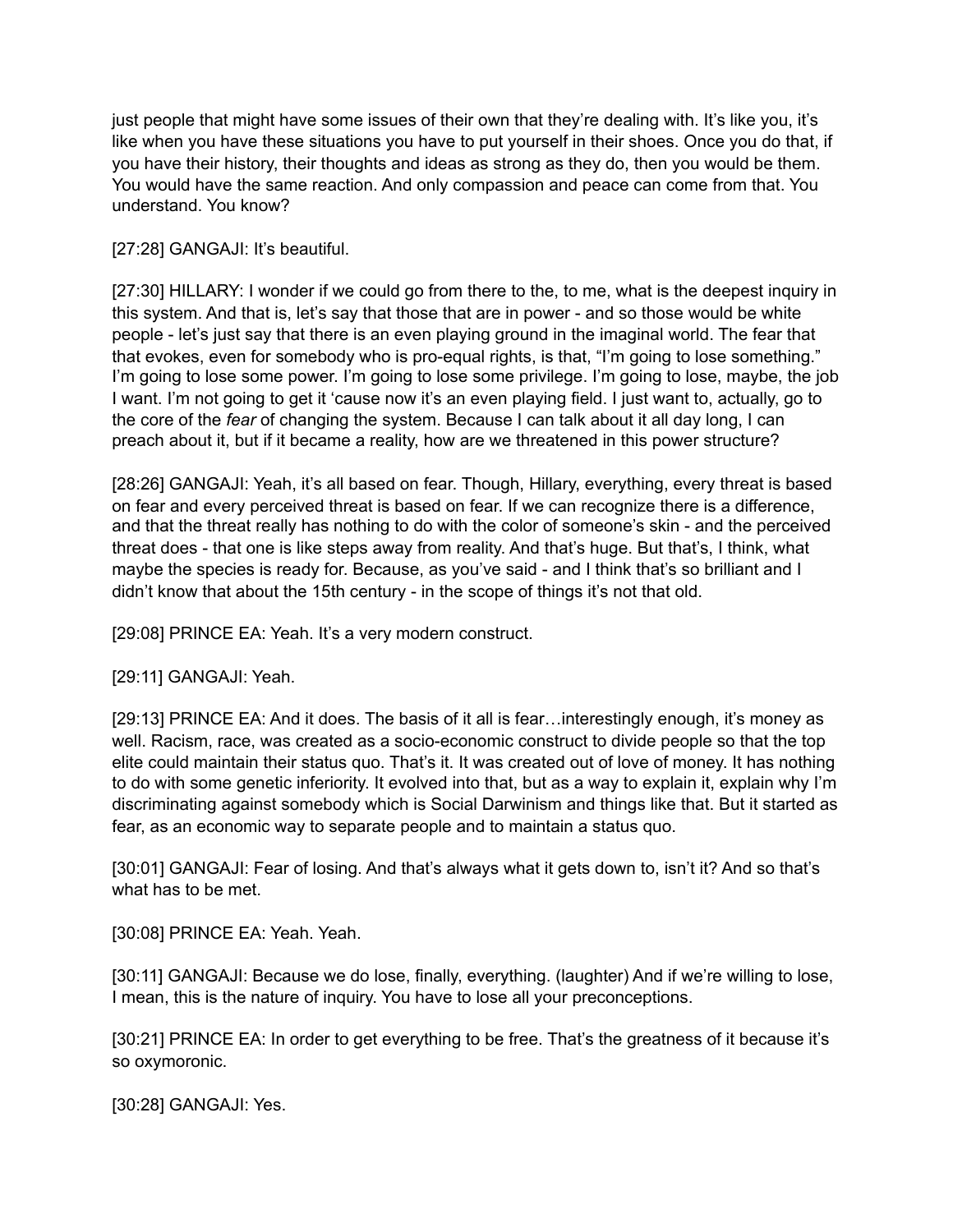[30:29] PRINCE EA: It's paradoxical. Once we abandon all of these concepts and constructs, we're here, we're happy, we're free to be who we are. I think it's easy to hate a group of people when you don't know them, when you just have an image or a caricature. When you just see that, then it's that, and that's that little box that you put them in. But once you get to know them, know that they have the same issues, the same problems, the same fears and prejudices as you do - that we're all human - then that's where we can dismiss a lot of these divisions that we've created. That's what brings us together, that gives us the tolerance. Not only tolerance, but understanding and love that we can see, that we're all - this is the human experience. Nobody had a … we didn't have a choice for what skin color we came out with, you know? It's not our fault. So I think we have to see this. We have to recognize this and look deeper. And once we look deeper we see that reality is what we make it and there's no other way to make it other than out of love.

[31:52] GANGAJI: Well, may we meet. May we all meet.

[31:57] HILLARY: I just want to thank you both so much for, to me, the beauty of this conversation with the two of you, really, is that you have inspired people in so many different ways to look deeper and to ask what is *really* true. And so, before I, we, say goodbye, I'm going to play a clip from Gangaji. And she's talking about - this is from 2007 - and she ... obviously, Barack Obama had just been elected - and it doesn't matter what your political affiliation is when you're listening to this - but your point was: What a moment in history when a black man is elected President, what it cuts through in ourselves and what that has to do with freedom in general. So, I'm gonna play that.

[32:44] GANGAJI: And what it evoked. What it has evoked. Which is possibly why it's exploding.

[32:52] HILLARY: Gangaji, I would love it if you could give us a takeaway from this conversation. What do we walk away with? What is our responsibility with any, even the smallest, awareness from this conversation?

[33:07] GANGAJI: It's possible to be free. It's your birth right to be free. And it's time.

(clip)

*[33:29] GANGAJI: I know within each of us there is the possibility, and the likelihood, of some division of power, some aspects of ourselves or other that are not allowed into the power circle. Some parts that we call, "the dark," or the "less than," or the "inferior." And when an event like this happens in the material universe and the historical present time, there's the possibility for that to be blown wide apart. To see the fallacy of that, to see that that is the status quo, and to allow that to just dissolve in the possibility that you are free. That freedom is your birth right regardless of what you have been told, regardless of what you believe. Regardless of what your experience has "proved" to you. Regardless of that, you are free, you are whole. And to surrender to that, to vote for that, to say "yes" to that. To say YES to that! Rather than to continue to follow the discussion of, "well maybe if…" No, Now! In this moment, before your imperfections are erased! Now! You are free.* 

(end clip)